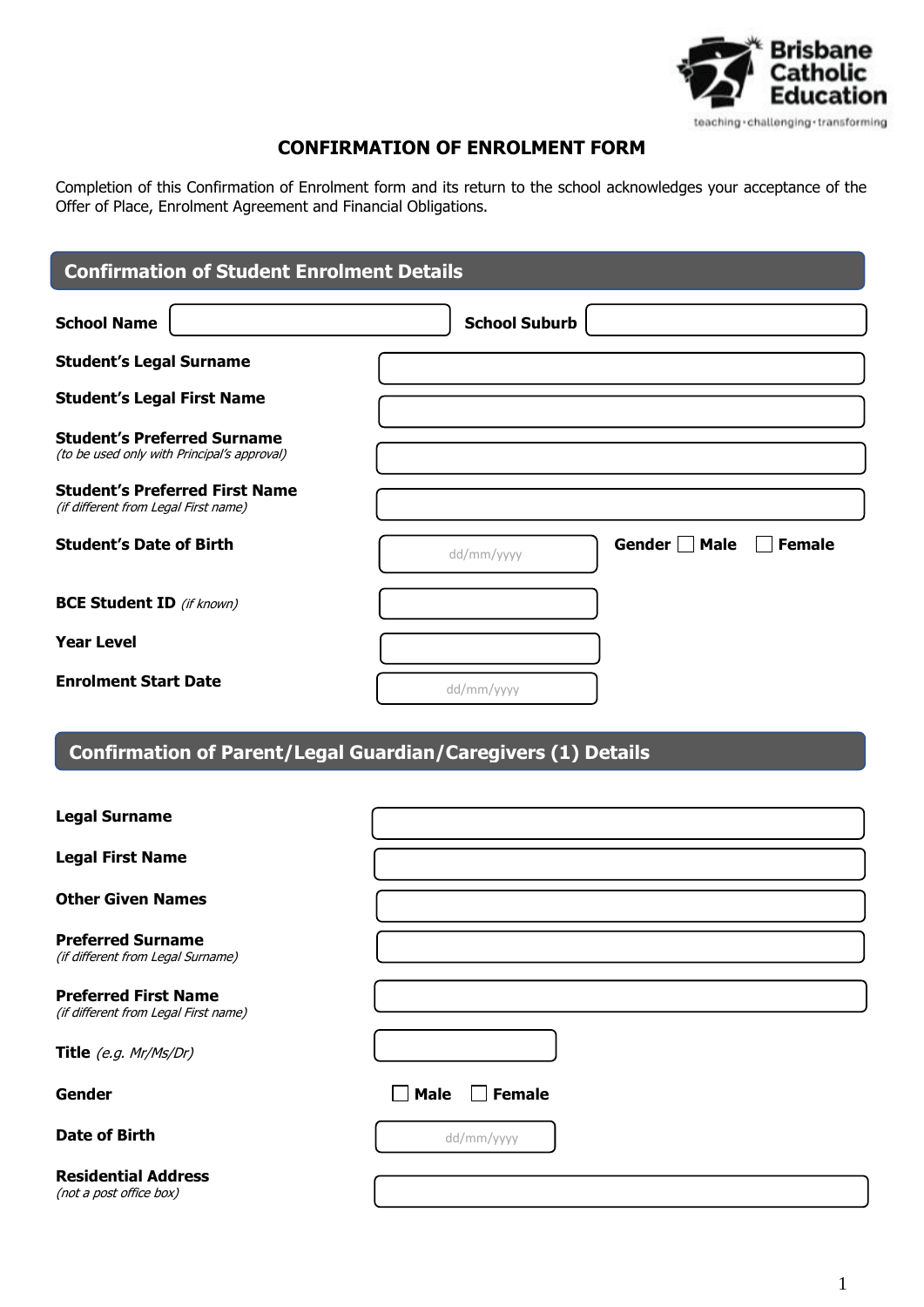| <b>Postal Address</b>          | $\sqcap$ Same as Residential Address<br><b>Different to Residential Address</b> |                               |
|--------------------------------|---------------------------------------------------------------------------------|-------------------------------|
| <b>Mobile Telephone Number</b> |                                                                                 | (Indicate best contact order) |
| <b>Home Telephone Number</b>   |                                                                                 |                               |
| <b>Work Telephone Number</b>   |                                                                                 |                               |
| <b>Email Address</b>           |                                                                                 |                               |

This unique email address is used for all school communications including emails, parent portal, permission slips, and fee statements.

# **Confirmation of Parent/Legal Guardian/Caregivers (2) Details**

**3.**

| <b>Legal Surname</b>                                                                                       |                                                                                                                                        |
|------------------------------------------------------------------------------------------------------------|----------------------------------------------------------------------------------------------------------------------------------------|
| <b>Legal First Name</b>                                                                                    |                                                                                                                                        |
| <b>Other Given Names</b>                                                                                   |                                                                                                                                        |
| <b>Preferred Surname</b><br>(if different from Legal Surname)                                              |                                                                                                                                        |
| <b>Preferred First Name</b><br>(if different from Legal First name)                                        |                                                                                                                                        |
| Title (Mr/Ms/Mrs/Dr)                                                                                       |                                                                                                                                        |
| Gender                                                                                                     | <b>Male</b><br><b>Female</b>                                                                                                           |
| <b>Date of Birth</b>                                                                                       | dd/mm/yyyy                                                                                                                             |
| <b>Residential Address</b><br>(not a post office box)                                                      |                                                                                                                                        |
| <b>Same as Residential Address</b><br><b>Postal Address</b><br><b>Different to Residential Address</b>     |                                                                                                                                        |
| <b>Mobile Telephone Number</b>                                                                             | (Indicate best contact order)                                                                                                          |
| <b>Home Telephone Number</b>                                                                               |                                                                                                                                        |
| <b>Work Telephone Number</b>                                                                               |                                                                                                                                        |
| <b>Email Address</b><br>(please provide a different<br>email address to Parent/Legal Guardian/Caregiver 1) | This unique email address is used for all school communications including emails, parent portal, permission slips, and fee statements. |

# **Additional Contact Person Details**

The following additional Contact Person Details refers to any person nominated by the Parent/Legal Guardian/Caregiver as providing some degree of care, acting as an emergency contact and/or having financial responsibility.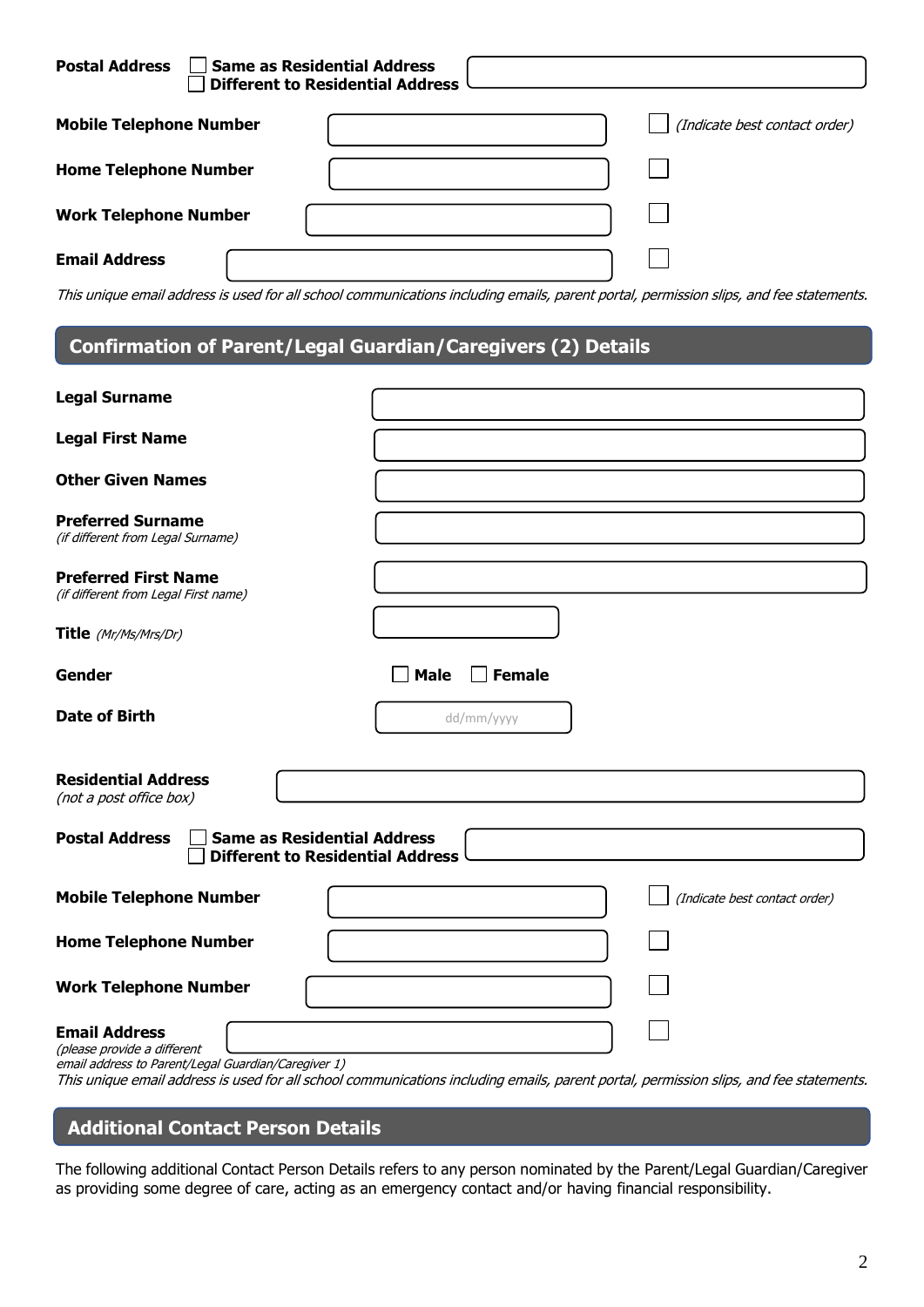| <b>Legal Surname</b>                                                                                                                 |                                                                                               |  |  |
|--------------------------------------------------------------------------------------------------------------------------------------|-----------------------------------------------------------------------------------------------|--|--|
| <b>Legal First Name</b>                                                                                                              |                                                                                               |  |  |
| <b>Other Given Names</b><br><b>Preferred Surname</b><br>(if different from Legal Surname)                                            |                                                                                               |  |  |
| <b>Preferred First Name</b><br>(if different from Legal First name)                                                                  |                                                                                               |  |  |
| Title $(e.g.$ Mr/Ms/Dr)                                                                                                              |                                                                                               |  |  |
| Gender                                                                                                                               | <b>Female</b><br><b>Male</b>                                                                  |  |  |
| <b>Date of Birth</b>                                                                                                                 | dd/mm/yyyy                                                                                    |  |  |
| <b>Residential Address</b><br>(not a post office box)                                                                                |                                                                                               |  |  |
| <b>Postal Address</b><br><b>Same as Residential Address</b><br><b>Different to Residential Address</b>                               |                                                                                               |  |  |
| <b>Mobile Telephone Number</b>                                                                                                       | (Indicate best contact order)                                                                 |  |  |
| <b>Home Telephone Number</b>                                                                                                         |                                                                                               |  |  |
| <b>Work Telephone Number</b>                                                                                                         |                                                                                               |  |  |
| <b>Email Address</b>                                                                                                                 |                                                                                               |  |  |
| What is the relationship of this person to the student?                                                                              |                                                                                               |  |  |
| Does this person perform any of the following roles in regard to the student?                                                        |                                                                                               |  |  |
| <b>Emergency Contact</b><br>$\Box$ Yes (indicate the priority be contacted e.g. 1st, 2nd, 3rd, 4th)<br>No                            |                                                                                               |  |  |
| <b>Legal Guardian</b><br>If this person is not a birth or adoptive parent, then legal documentation must be attached.<br>∫ Yes<br>No |                                                                                               |  |  |
| <b>Caregiver</b>                                                                                                                     | A person who has responsibility for the general wellbeing of a student on a day-to-day basis. |  |  |

Yes No

# **Is this person to receive any of the following forms of Communication?**

# **Report Cards/Progress Reports**<br>
I Yes<br>
I No

| r. |
|----|

#### **Newsletters**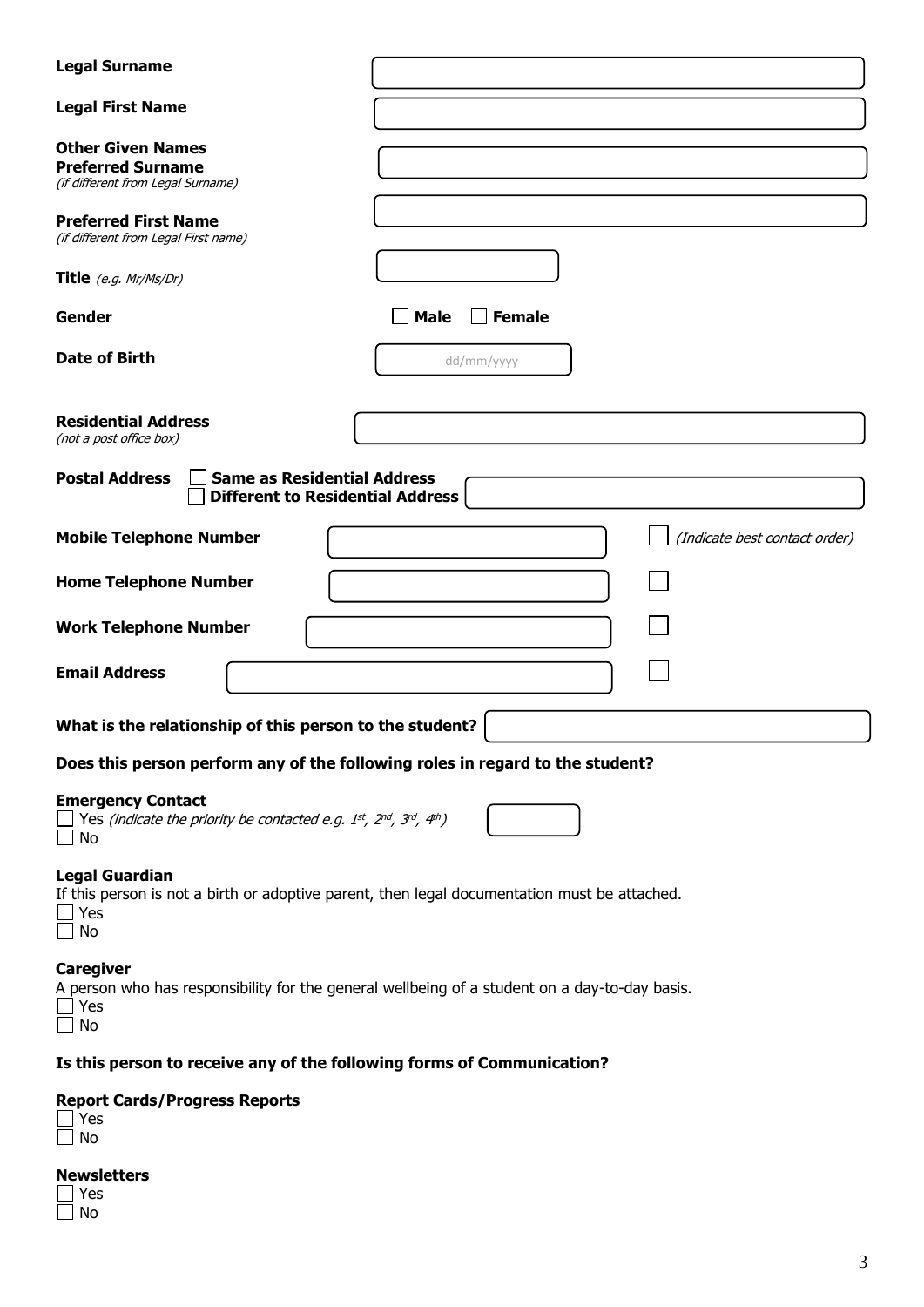#### **Invitations**

| 12 |
|----|
|    |

**Parent Portal Access**

**Does this person reside with the student?**

| ╾ |
|---|
| n |

#### **Does this person require the assistance of an interpreter?**

Yes No

# **Acceptance of Enrolment Agreement**

- 1. I/We as the person/s responsible for the student, commit to fully supporting the school in its mission to foster the student's growth in a Catholic Community. I/We will support the school's Mission Statement and will encourage the student with the living out of its core values.
- 2. I/We accept and support the Behaviour and Uniform Policies. These support student management and are important for the safety and welfare of students.
- 3. I/We accept and support all other school policies and procedures. These have been formulated for the effective management of the school and support of students.
- 4. I/We understand that the student will use computing resources connected to the internet and that they will be required to accept conditions of use of this resource.
- 5. I/We accept that the student will participate in external activities such as excursions, camps, and work programs as part of the educational program. I/We will support these activities by ensuring an appropriate response is provided to school communications in relation to these by the dates indicated in each request.
- 6. I/We consent to the school by its servants or agents seeking medical or dental advice on behalf of the student as it sees fit in the event of accident or illness and, if in the opinion of an attending medical or dental practitioner or medical officer, the student requires medical or dental attention or treatment including, but not limited to, the administration of anaesthetic, blood transfusion or the performance of any surgical operation, to such medical or dental practitioner or medical officer giving such attention or treatment. The consent is valid at all times while the student is in the custody of the school including, but not limited to, such times as the student is at school, is present at school camps or is attending or participating in a work experience program, outing, excursion or function.
- 7. I/We understand that the school will take all reasonable care in the event of the student suffering accident or illness but that it will not be responsible for the costs of any medical or dental attention or treatment administered to the student in such an event nor will it be responsible directly or indirectly for any act or omission of any medical or dental practitioner or medical officer attending or treating the student.
- 8. I/We (select one)

 $\Box$  certify that the student does not to my knowledge suffer from any illness or disability which might interfere with or inhibit any medical or dental attention or treatment.

 $\Box$  give notice that the student suffers from the following illnesses or disabilities and/or takes medication which might interfere with or inhibit any medical or dental attention or treatment but certify that to my knowledge the student does not suffer from any other illnesses or disabilities or take medication which might interfere with or inhibit any medical or dental attention or treatment: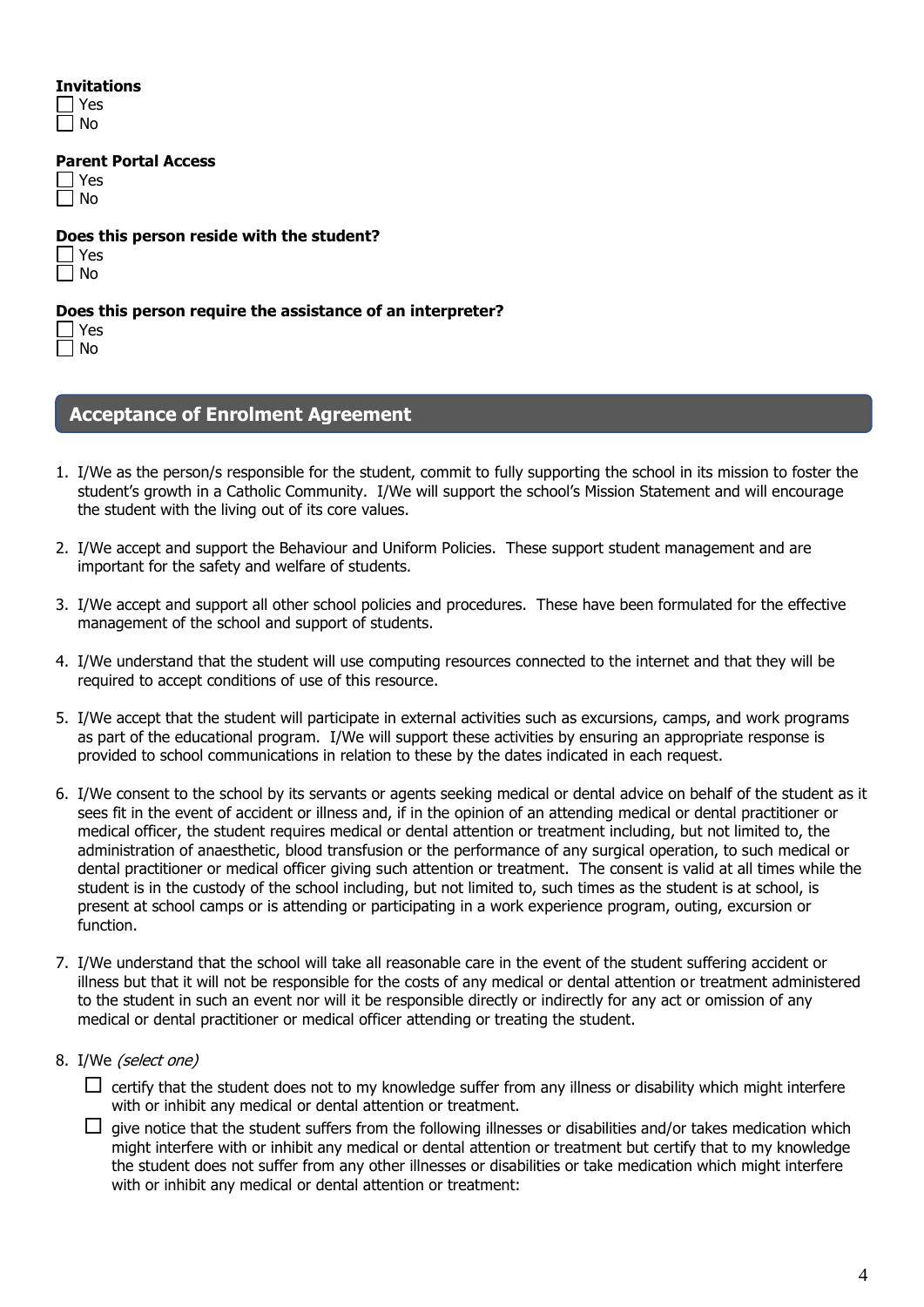9. I/We have fully and accurately disclosed any information required by the school for its consideration in determining the enrolment of the student and understand that non-disclosure of relevant information will make the application, offer of enrolment and acceptance invalid.

| <b>Signature of Parent/Legal Guardian/Caregiver</b> | <b>Signature of Parent/Legal Guardian/Caregiver</b> |
|-----------------------------------------------------|-----------------------------------------------------|
| <b>Full Legal Name</b>                              | <b>Full Legal Name</b>                              |
| <b>Relationship to Student</b>                      | <b>Relationship to Student</b>                      |
| <b>Date Signed</b><br>$d$ d / m m / y y y y         | <b>Date Signed</b><br>$d$ d / m m / y y y y         |

# **Acceptance of Financial Obligation**

School fees and charges are set and published by the school each year. A Financial Agreement is to be entered into as part of the Confirmation of Enrolment process. Statements are sent to the nominated Account Holder(s).

By choosing and accepting **one** of the financial arrangement options below, the account holders:

- agree to be account holder(s) and accept financial responsibility for the school fees, levies and charges incurred for the enrolment of \_\_\_\_\_\_\_\_\_\_\_\_\_\_\_\_\_\_\_\_\_\_\_\_\_\_\_\_\_\_\_\_\_\_ STUDENT'S LEGAL NAME
- agree that this arrangement is to be in place from  $\frac{d}{dx}$  /  $\frac{m}{dx}$  m  $\frac{m}{y}$  /  $\frac{y}{y}$   $\frac{y}{y}$  and will apply to the fees, levies and charges incurred from this date until the conclusion of his/her enrolment at the school/college or until a new financial arrangement is made in writing
- undertake to pay school fees, levies and charges by the due date and understand that it is the responsibility of each account holder to approach the school to discuss payment options should difficulties arise meeting this obligation
- understand that as an account holder, additional details or changes to details such as addresses and contact numbers, are to be provided via the Additional Contact Person contact form
- understand that as a new account holder, the BCE Information Collection Notice must be signed.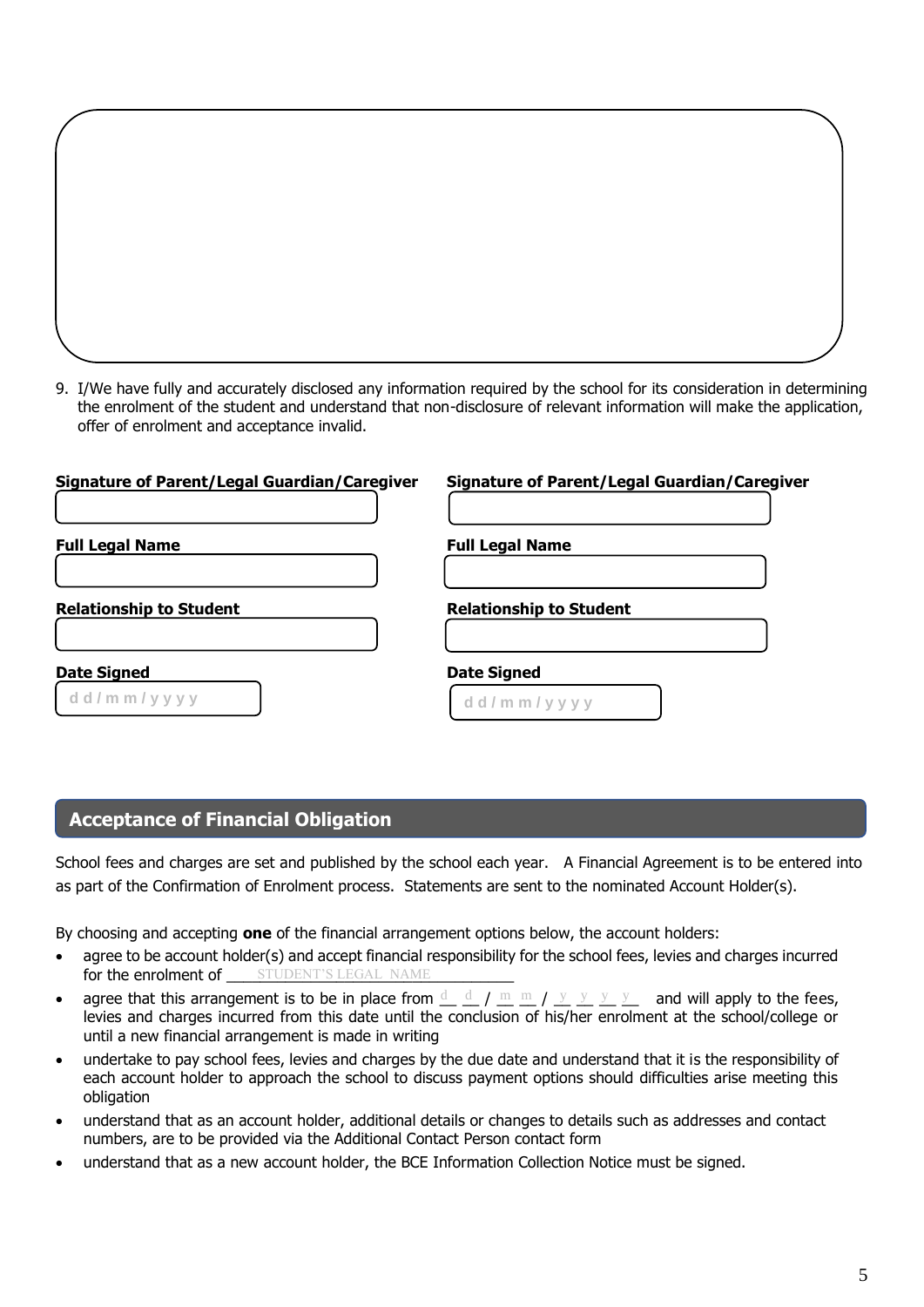**Financial Arrangement Options** (Please select one of the following **three** options)

|                                  | <b>Option 1: JOINT AND SEVERAL FINANCIAL RESPONSIBILITY</b><br>(Both parties, each of whom are nominated as Account Holders, are jointly and severally responsible)<br>Where two parties, e.g. a mother and father, assume joint financial responsibility for 100% of the account                                                         | % of Fees,<br><b>Levies and</b><br><b>Charges</b> |
|----------------------------------|-------------------------------------------------------------------------------------------------------------------------------------------------------------------------------------------------------------------------------------------------------------------------------------------------------------------------------------------|---------------------------------------------------|
| Account Holder 1 Full Name:      |                                                                                                                                                                                                                                                                                                                                           |                                                   |
| Acceptance:                      | <b>Account Holder 1 Signature</b>                                                                                                                                                                                                                                                                                                         |                                                   |
| Date Signed:                     | $\underbrace{d}{d}$                                                                                                                                                                                                                                                                                                                       | <b>100%</b>                                       |
| Account Holder 2 Full Name:      |                                                                                                                                                                                                                                                                                                                                           |                                                   |
| Acceptance:                      | <b>Account Holder 2 Signature</b>                                                                                                                                                                                                                                                                                                         |                                                   |
|                                  | Date Signed: $\underline{d}$ $\underline{d}$ / $\underline{m}$ $\underline{m}$ / $\underline{y}$ $\underline{y}$ $\underline{y}$ $\underline{y}$                                                                                                                                                                                          |                                                   |
|                                  | <b>Option 2: SOLE FINANCIAL RESPONSIBILITY</b><br>(100% responsibility is allocated to one person who is nominated as the Account Holder). Where only one party,<br>e.g. a mother or a father, assumes financial responsibility for 100% of the account                                                                                   | % of Fees,<br><b>Levies and</b><br><b>Charges</b> |
| <b>Account Holder Full Name:</b> |                                                                                                                                                                                                                                                                                                                                           |                                                   |
| Acceptance:                      | <b>Account Holder Signature</b>                                                                                                                                                                                                                                                                                                           | 100%                                              |
|                                  | Date Signed: $\frac{d}{dx} \frac{d}{dx}$ / $\frac{m}{dx} \frac{m}{dx}$ / $\frac{y}{y} \frac{y}{y} \frac{y}{y}$                                                                                                                                                                                                                            |                                                   |
| 40% and a grandmother - 10%.     | <b>Option 3: SPLIT FINANCIAL RESPONSIBILITY</b><br>(Split financial responsibility is allocated to each party. Individual statements are sent to each Account Holder).<br>Where multiple parties are financially responsible for a portion of the account, e.g. mother - 50% and father -                                                 | % of Fees,<br><b>Levies and</b><br><b>Charges</b> |
| Account Holder 1 Full Name:      |                                                                                                                                                                                                                                                                                                                                           |                                                   |
| Acceptance:                      | <b>Account Holder 1 Signature</b>                                                                                                                                                                                                                                                                                                         | $\mathbf{O}/\mathbf{O}$                           |
| Date Signed:                     | dd $\int m m$ / $y y y$                                                                                                                                                                                                                                                                                                                   |                                                   |
| Account Holder 2 Full Name:      |                                                                                                                                                                                                                                                                                                                                           |                                                   |
| Acceptance:                      | <b>Account Holder 2 Signature</b>                                                                                                                                                                                                                                                                                                         | $\frac{1}{2}$                                     |
| Date Signed:                     | $\frac{d}{dx}$ $\frac{d}{dx}$ $\frac{d}{dx}$ $\frac{d}{dx}$ $\frac{d}{dx}$ $\frac{d}{dx}$ $\frac{d}{dx}$ $\frac{d}{dx}$ $\frac{d}{dx}$ $\frac{d}{dx}$ $\frac{d}{dx}$ $\frac{d}{dx}$ $\frac{d}{dx}$ $\frac{d}{dx}$ $\frac{d}{dx}$ $\frac{d}{dx}$ $\frac{d}{dx}$ $\frac{d}{dx}$ $\frac{d}{dx}$ $\frac{d}{dx}$ $\frac{d}{dx}$ $\frac{d}{dx}$ |                                                   |
| Account Holder 3 Full Name:      |                                                                                                                                                                                                                                                                                                                                           |                                                   |
| Acceptance:                      | <b>Account Holder 3 Signature</b>                                                                                                                                                                                                                                                                                                         | $\mathbf{O}/\mathbf{O}$                           |
| Date Signed:                     | $d$ d<br>$\frac{d}{dx}$ / $\frac{m}{dx}$ $\frac{m}{dx}$ / $\frac{y}{dx}$ $\frac{y}{dx}$ $\frac{y}{dx}$ $\frac{y}{dx}$                                                                                                                                                                                                                     |                                                   |
| Account Holder 4 Full Name:      |                                                                                                                                                                                                                                                                                                                                           |                                                   |
| Acceptance:                      | <b>Account Holder 4 Signature</b>                                                                                                                                                                                                                                                                                                         | $\mathbf{O} / \mathbf{O}$                         |
| Date Signed:                     | $\frac{d}{dx}$ $\frac{d}{dx}$ $\frac{m}{dx}$ $\frac{m}{dx}$ $\frac{y}{y}$ $\frac{y}{y}$ $\frac{y}{y}$                                                                                                                                                                                                                                     |                                                   |
|                                  | Total (must equal 100%)                                                                                                                                                                                                                                                                                                                   | 100 %                                             |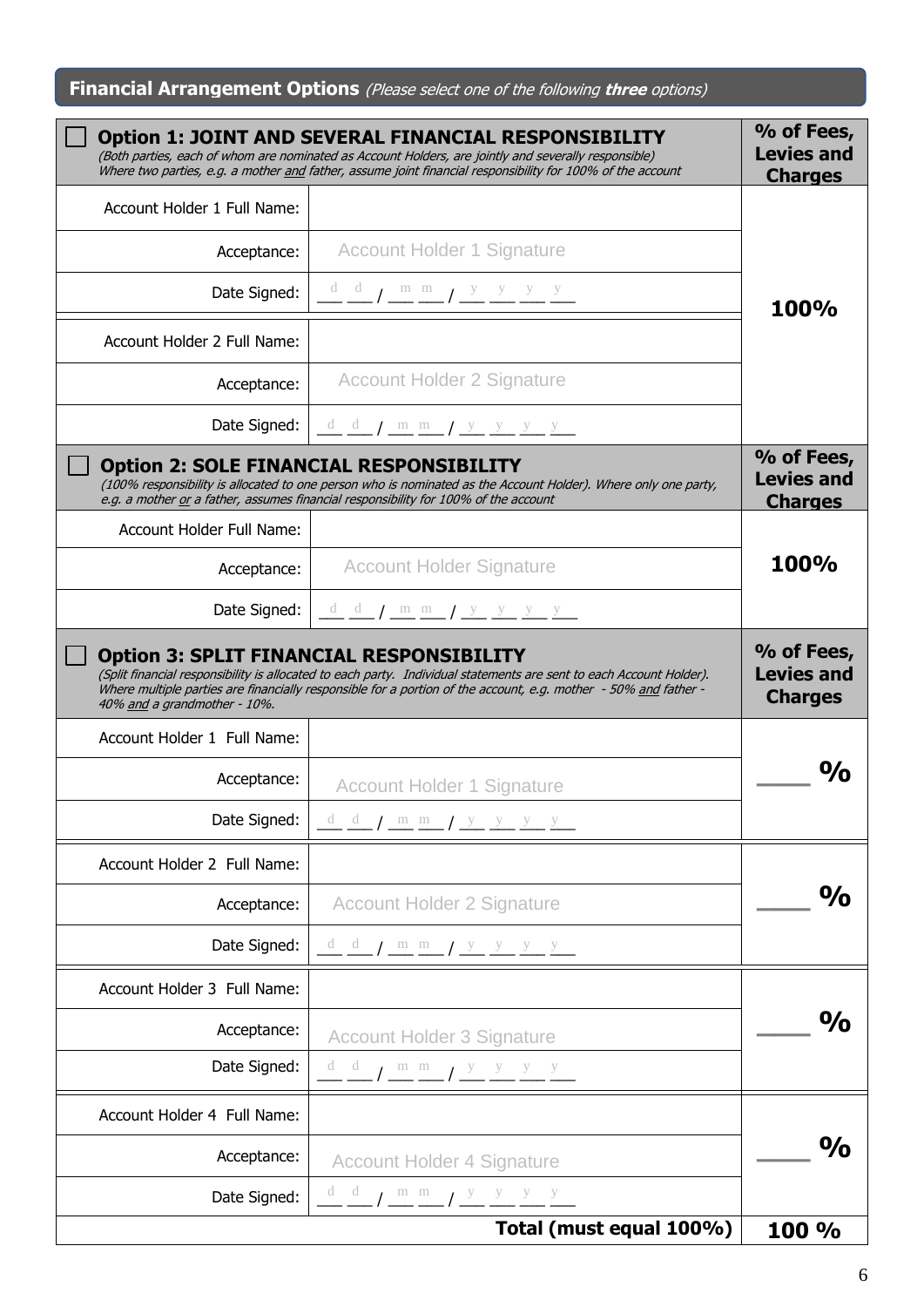#### **BRISBANE CATHOLIC EDUCATION (BCE) INFORMATION COLLECTION NOTICE**

**Information we collect:** Brisbane Catholic Education collects and records personal information, including sensitive information about students, parents/legal guardians and volunteers, before and during the course of a student's enrolment at our school. Laws governing or relating to the operation of schools require that certain information is collected. These may include Education, Public Health and Child Protection laws. We may ask you to provide medical reports about students from time to time. Health information about students is sensitive information within the terms of the Australian Privacy Principles under the *Privacy Act (1988)*.

**Purpose of collection:** The primary purpose of collecting and recording this information is to enable the provision of a quality Catholic/Christian education. In addition, some of the information we collect and record is to satisfy the school's legal obligations, particularly to enable the school to discharge its duty of care to students and parents/legal guardians. This information may also be used to perform necessary associated administrative activities, which will enable students to take part in activities at the school and for appropriate parish purposes.

**Disclosure of information:** Personal and sensitive information may be disclosed by the school for educational, administrative and support purposes to others including, but not limited to, personnel within the Brisbane Catholic Education Office, other Brisbane Catholic Education schools, other related church entities/agencies, medical practitioners, people providing services to schools, such as specialist visiting teachers and consultants, volunteers and counsellors, providers of learning and assessment tools, assessment and educational authorities including the Australian Curriculum, Assessment and Reporting Authority (ACARA) and NAPLAN Test Administration Authorities (who will disclose it to the entity that manages the online platform for NAPLAN), people providing administrative and financial services to the school, anyone you authorise the school to disclose information to and anyone to whom the school is required or authorised to disclose the information to by law, including child protection laws. In addition, we may be required by law to disclose this information to government departments, both State and Federal (including for policy and funding purposes).

Personal information collected from students is regularly disclosed to their parents/guardians.

The school may use online or 'cloud' service providers to store personal information and to provide services to the school that involves the use of personal information, such as services relating to email, instant messaging and education and assessment applications. Some limited personal information may also be provided to these service providers to enable them to authenticate users that access their services. This personal information may reside on a cloud service provider's server which may be situated outside Australia.

On occasions, information such as academic and sporting achievements, student activities and other news may be published in newsletters, magazines, and on the school website and school social media accounts. This may include photographs and videos of student activities such as sporting events, school camps and school excursions. The school will obtain permissions from the student's parent/guardian if we would like to include such photographs or videos in our promotional material or otherwise make this material available to the public such as on the internet. Parents may seek access to personal information collected about them and their son/daughter by contacting the school.

The Brisbane Catholic Education Privacy Policy sets out how parents/guardians or students may seek access to and correction of their personal information which the school has collected and holds. However, there will be occasions when access is denied. Such occasions would include where access would have an unreasonable impact on the privacy of others, where access may result in a breach of the school's duty of care to the student or where students have provided information in confidence. Any refusal will be notified in writing with reasons if appropriate. The Brisbane Catholic Education Privacy Policy also sets out how parents/guardians and students may complain about a breach of privacy and how the complaint will be handled.

The school may from time to time engage in fundraising activities. Information received from you may be used to make an appeal to you. It may also be disclosed to organisations that assist in the school's fundraising activities solely for that purpose. We will not disclose your personal information to third parties for their own marketing purposes without your consent. We may include your contact details in a class list and school directory.

If you provide the school with the personal information of others, such as the student's other parents, doctors or emergency contacts, we request that you inform them that you are disclosing that information to all Brisbane Catholic Education schools and why. They should also be informed that they can access that information if they wish and that the school does not usually disclose the information to third parties.

**Our privacy position:** Brisbane Catholic Education is bound by the *Privacy Act (1988)* and has adopted the thirteen (13) Australian Privacy Principles. The Brisbane Catholic Education Privacy Policy detailing Brisbane Catholic Education's practices and procedures for the use and management of the personal and sensitive information it collects and records can be accessed on the school's website or the Brisbane Catholic Education website [www.bne.catholic.edu.au.](http://www.bne.catholic.edu.au/) Alternatively, a hard copy of the statement may be provided on request.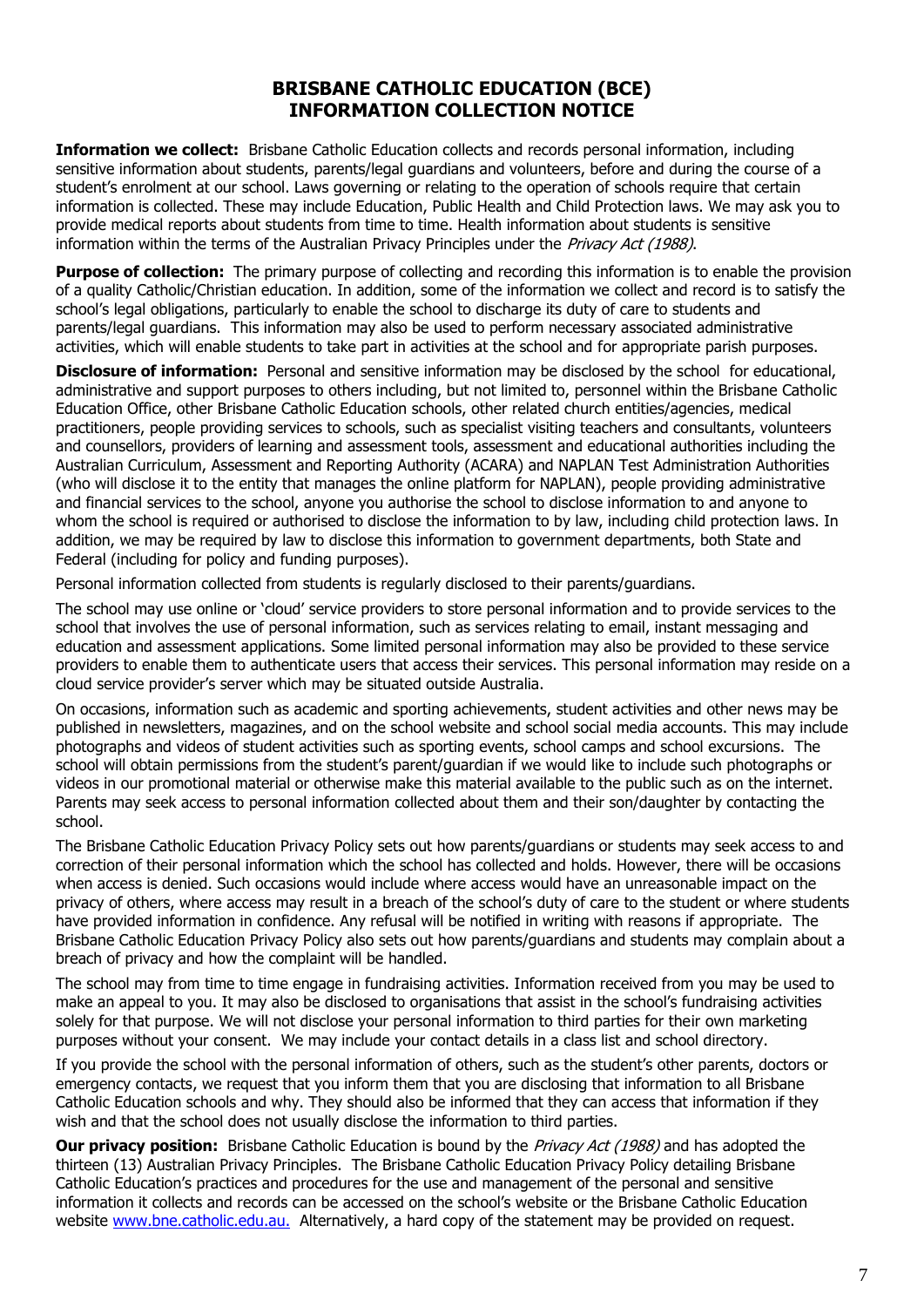**Information required:** If we do not obtain the personal and sensitive information referred to above, we may not be able to enrol or continue to enrol your student.

| Please ensure the following documents are signed and attached before final submission to the school.<br>All documents need to be returned to finalise enrolment |                        |
|-----------------------------------------------------------------------------------------------------------------------------------------------------------------|------------------------|
| <b>Documents required:</b>                                                                                                                                      | <b>Completed</b>       |
| Confirmation of Enrolment Form<br>$\bullet$<br>o Acceptance of Enrolment Agreement<br>Acceptance of Financial Obligation<br>$\circ$                             |                        |
| <b>BCE Information Collection Notice</b>                                                                                                                        | $\Box$ (if applicable) |
| Individual School Consent forms                                                                                                                                 | $\Box$ (if applicable) |
| <b>Enrolment Deposit</b><br>$\bullet$                                                                                                                           | $\Box$ (if applicable) |